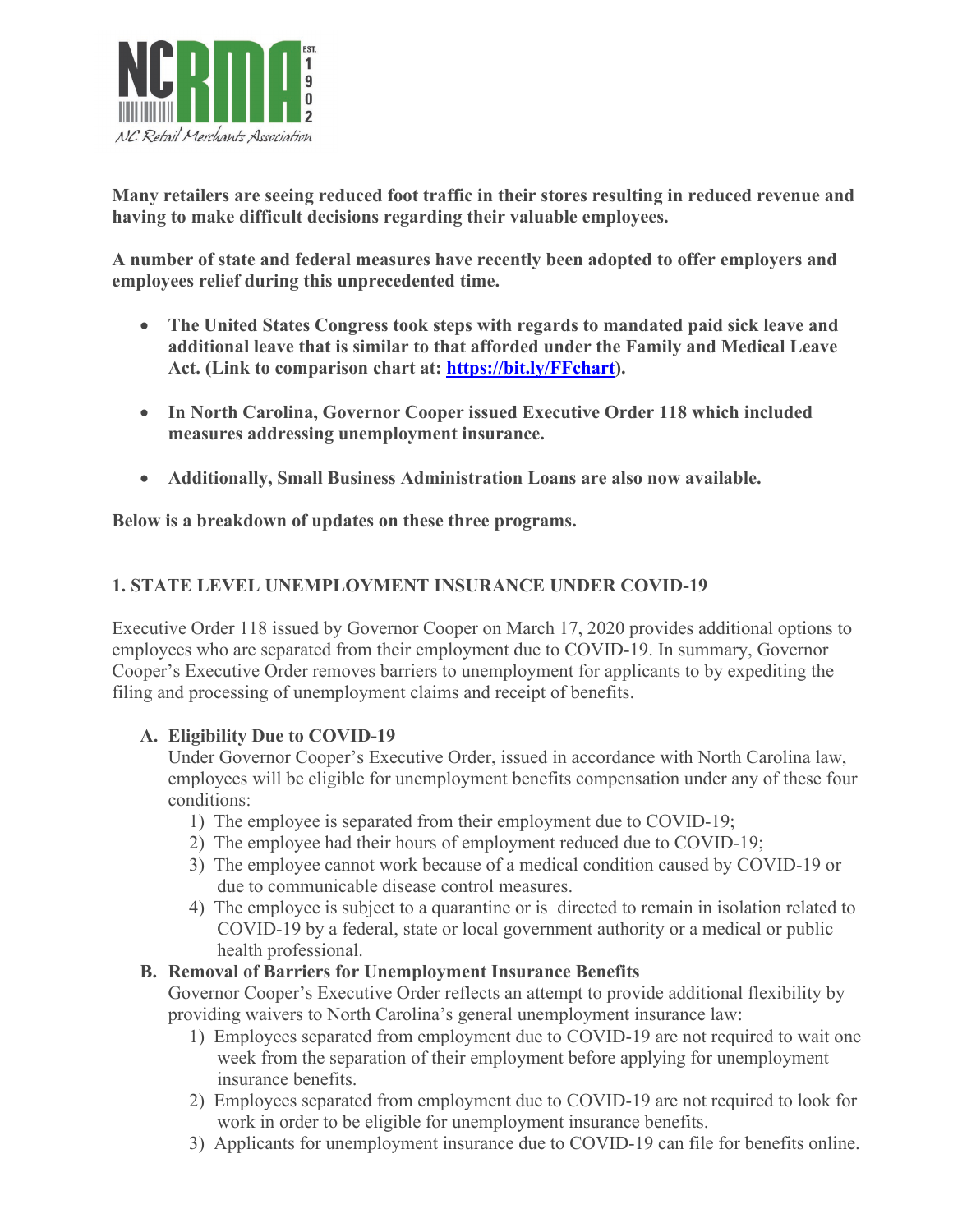4) The Employers' unemployment experience rating will not be affected for unemployment filings due to COVID-19. The Employment Security Commission of the North Carolina Department of Commerce will not allocate charges to the employers' accounts for individuals who are paid benefits for reasons related to COVID-19. The NC Department of Commerce will separately account for these expenditures allowingthe State of North Carolina to seek reimbursement from the federal government.

\*Note: there will likely be at least a ten (10) day lag from the time the separated employee files for unemployment insurance and when benefits begin because, statutorily, the employer must be provided at least ten (10) days to respond to the unemployment claim. The ESC has stated that if the employee and employer both note that the unemployment claim is COVID-19 related that the claim will be expedited.

#### **C. Attached Claims**

One of the major changes in the unemployment insurance benefits that are available under COVID-19 applies specifically when the employer retains the employee, but reduces their hours. Employers need to file what is called an "attached claim." In order to file an attached claim, either the employee may file directly online or the employer may file on behalf of the employee through an [attached claim.](https://des.nc.gov/need-help/faqs/unemployment-insurance-faqs#what-is-an-attached-claim?) An attached claim is a claim filed by an employer on behalf of an employee who has been temporarily laid off or who has worked less than 60% of the customary scheduled full-time hours.

#### **D. Application Process**

As stated above, employees can apply for unemployment benefits without having to wait a week and can do so remotely by utilizing this link [https://des.nc.gov/apply](https://des.nc.gov/apply-unemployment/filing-your-unemployment-application)[unemployment/filing-your-unemployment-application.](https://des.nc.gov/apply-unemployment/filing-your-unemployment-application) Should you or your employee have questions about the unemployment insurance process please go to [https://des.nc.gov/apply](https://des.nc.gov/apply-unemployment/before-you-apply)[unemployment/before-you-apply](https://des.nc.gov/apply-unemployment/before-you-apply) or call the Employment Security Commission's Customer Call Center at 888-737-0259, Monday through Friday, from 8 am to 4:30 pm.

 The Employment Security Commission also has additional resources available to assist employers and employees including this short video

<https://www.youtube.com/watch?v=Ae2fycW2cLM&feature=youtu.be> as well as a list of frequently asked questions<https://des.nc.gov/need-help/faqs/unemployment-insurance-faqs>

### **2. EMERGENCY PAID SICK LEAVE ACT**

Federal legislation – HR 6201 - enacted on March 18, 2020, requires employers with LESS than 500 employees to provide two (2) weeks of paid emergency leave immediately to ALL employees if the employee has a qualifying need related to the COVID-19 public health emergency. This new requirement will be effective April 1, 2020 and will remain in effect until December 31, 2020.

### **A. Paid Sick Leave Requirement**

Employers are required to immediately provide each employee two (2) weeks of paid sick leave to the extent that the employee is unable to work (or telework) because of the following reasons related to COVID-19:

- 1) The employee is subject to a federal, state, or local quarantine or isolation order;
- 2) The employee has been advised by a health care provider to self-quarantine;
- 3) The employee is experiencing symptoms of COVID-19 and seeking a medical diagnosis;
- 4) The employee is caring for an individual to which provisions (1) or (2) above apply;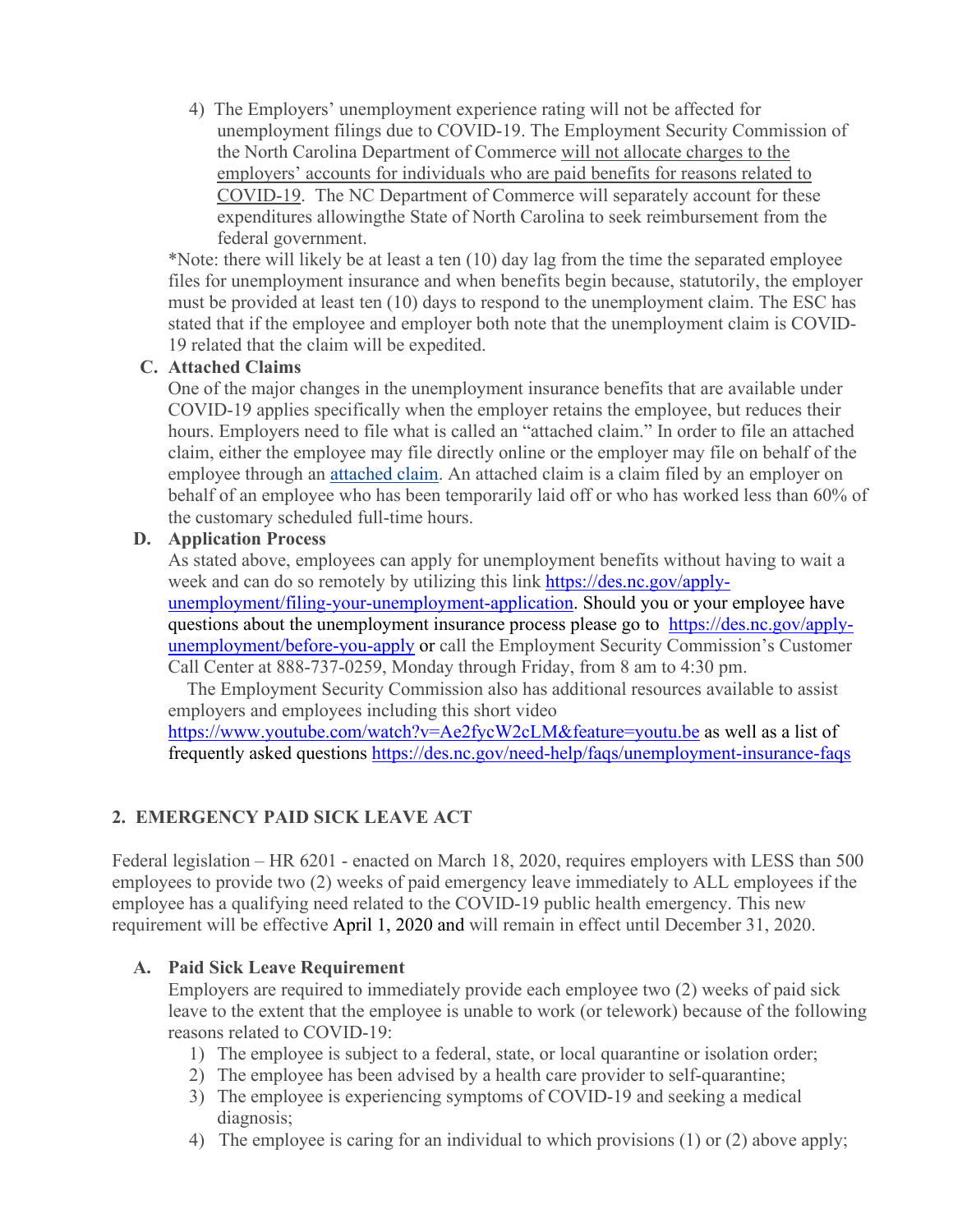- 5) The employee is caring for a child if the child's school or place of care has been closed due to COVID-19 precautions; or
- 6) The employee is experiencing any other substantially similar condition specified by the Secretary of Health and Human Services in consultation with the Secretaries of Labor and the Treasury.

### **B. Compensation for Care of Family Members**

- 1) Employees are entitled to the equivalent of two weeks of pay for sick leave.
	- a) For full-time employees this equals eighty (80) hours of pay
	- b) For part-time and hourly employees this equals the number of hours the employee works on average over a two-week period.
- 2) Rate of Pay
	- a) For employees who are taking paid sick leave for reasons listed in provisions (1) through (3) above the employee would be paid their full rate of pay not to exceed \$511 per day or \$5,110 for ten days.
	- b) For employees who are taking paid sick leave for reasons listed in provisions (4) through (6) the employee would be entitled to two-thirds of their pay up to \$200 per day not to exceed \$2,000 for ten days.

### **C. Miscellaneous**

- 1) Employers are not required to allow employees to carry over paid sick leave from one year to the next.
- 2) An employer may not require an employee to use existing paid leave provided by the employer before the employee uses paid leave provided under HR 6201.
- 3) An employer who does not provide paid leave required by HR 6201 is considered to have failed to pay minimum wage in violation of the Fair Labor Standards Act (FLSA) and is subject to FLSA penalties and remedies.
- 4) The United States Secretary of Labor is directed to issue guidelines to assist employers in calculating the amount of paid sick leave within 15 days.
- 5) An employer is not required to reimburse an employee for unused sick leave following an employee's termination, resignation, retirement, or other separation from employment.
- 6) The United States Secretary of Labor has the authority to:
	- a) Issue regulations for good cause to exempt businesses with fewer than 50 employees from the requirements of the above point A.5) when the imposition of such requirements would jeopardize the viability of the business;
	- b) Exclude certain health care providers and emergency responders from these requirements, including by allowing such employers to opt out;

# **3. OVERVIEW OF EMERGENCY FAMILY MEDICAL LEAVE UNDER HR 6201 RELATED TO COVID-19**

- 1) Amends the Family and Medical Leave Act (FMLA) to require employers with LESS than 500 employees to provide all employees paid leave because of a qualifying need related to a public health emergency.
- 2) Changes eligibility requirements for FMLA leave to include employees who are taking care of a child that is out of school to COVID-19
- 3) This requirement is effective April 1, 2020 and expires on December 31, 2020.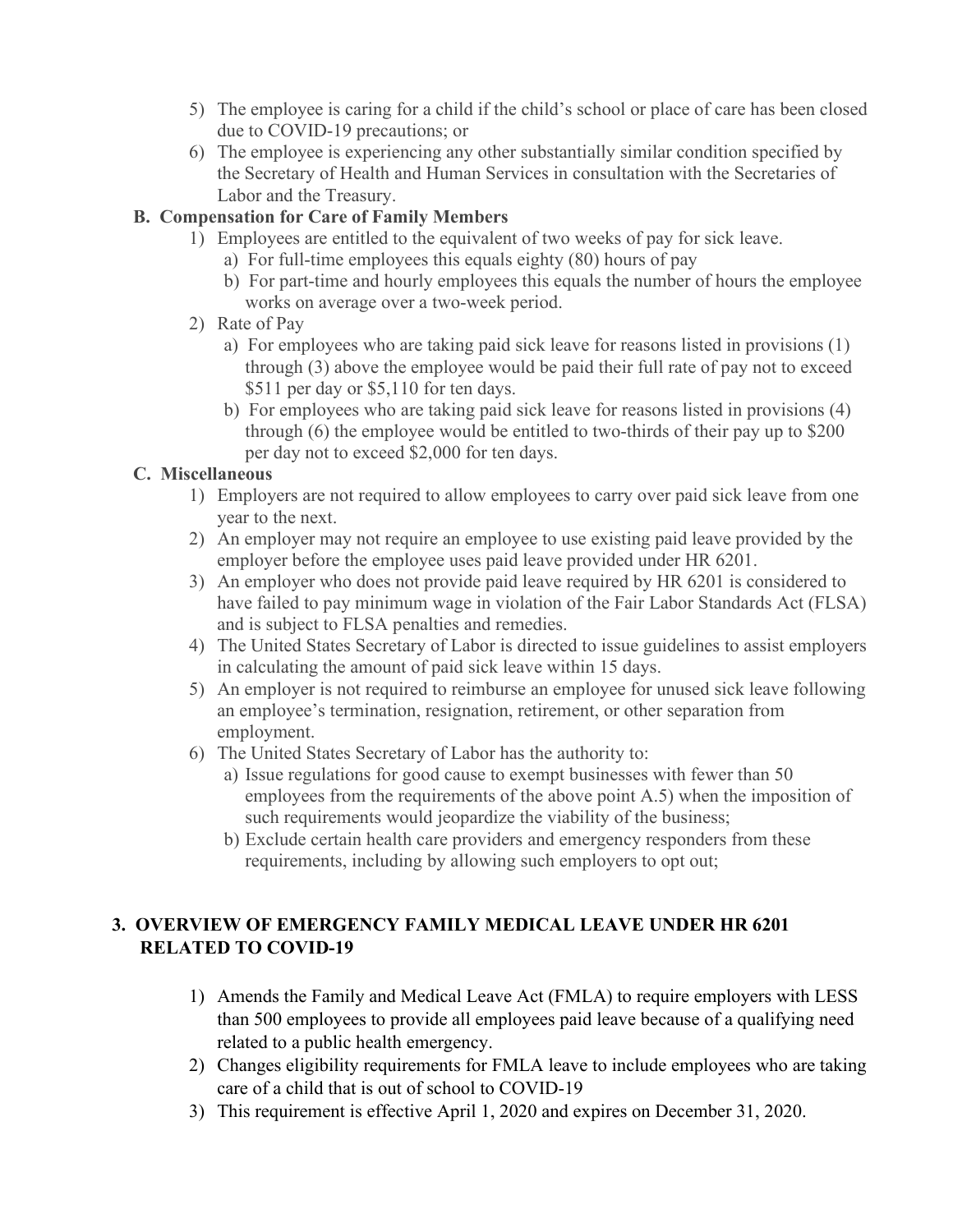## **A. Paid Leave Mandate**

- 1) The first 10 days for which an employee takes the "emergency" FMLA leave may consist of unpaid leave.
- 2) An employee may elect to substitute any accrued vacation leave, personal leave, or medical or sick leave provided by the employer in lieu of this unpaid leave, including utilizing the new two weeks of federally mandated emergency paid sick leave as outlined in H.R. 6201, previously described in this memo.
- 3) The remainder of emergency FMLA leave taken by an employee must be paid leave provided by the employer. A covered employer must provide at least ten (10) weeks of qualifying paid emergency FMLA leave to a covered employee.
- 4) When combined with the newly required federal sick leave pay, the employer must pay for a total of twelve (12) weeks of total leave.

# **B. Employer Pay Calculation**

- 1) Employees must be paid at least two-thirds of their regular rate of pay and reflect the number of hours an employee would otherwise be normally scheduled to work.
- 2) The paid leave shall not exceed \$200 per day and \$10,000 in the aggregate over the ten (10) weeks.

# **C. Which Employees Are Eligible for Emergency FMLA Leave**

- 1) An employee who has been employed for at least thirty (30) days by the employer is eligible for the new leave entitlement.
- 2) This differs from current FMLA law which requires that an employee be employed for at least 12 months and for at least 1,250 hours with the covered employer during the previous 12-month period to be eligible for leave.
- 3) Also, note that employees are eligible for two weeks of the new federal paid sick leave on day one of their employment while the emergency FMLA leave requires thirty (30) days of employment to be an eligible employee.

# **D. Qualifying Event for Emergency FMLA Event**

- 1) An employee may only take the "emergency" FMLA leave if the employee is unable to work (or telework) due to a need to care for the employee's child if the child's school or place of care has been closed due to a public health emergency
- 2) A "public health emergency" is an emergency with respect to COVID-19 declared by a federal, state, or local authority.

# **E. Miscellaneous**

- 1) Employers with fewer than 50 employees are not subject to a private right of action brought by an employee under the FMLA's civil enforcement provisions, including for damages and attorney's fees.
- 2) Employers of a health care provider or an emergency responder may elect to exclude such employees from Emergency FMLA Leave requirements.
- 3) The United States Secretary of Labor has authority to exempt the following from the Emergency FMLA Leave:
	- a) Certain health care providers and emergency responders from the definition of eligible employee;
	- b) Employers with fewer than 50 employees if the requirements of the Emergency FMLA Leave would jeopardize the viability of the business as a going concern.
- 4) Employers with fewer than 25 employees are not required to restore the employee to their position upon completion of emergency FMLA leave if: